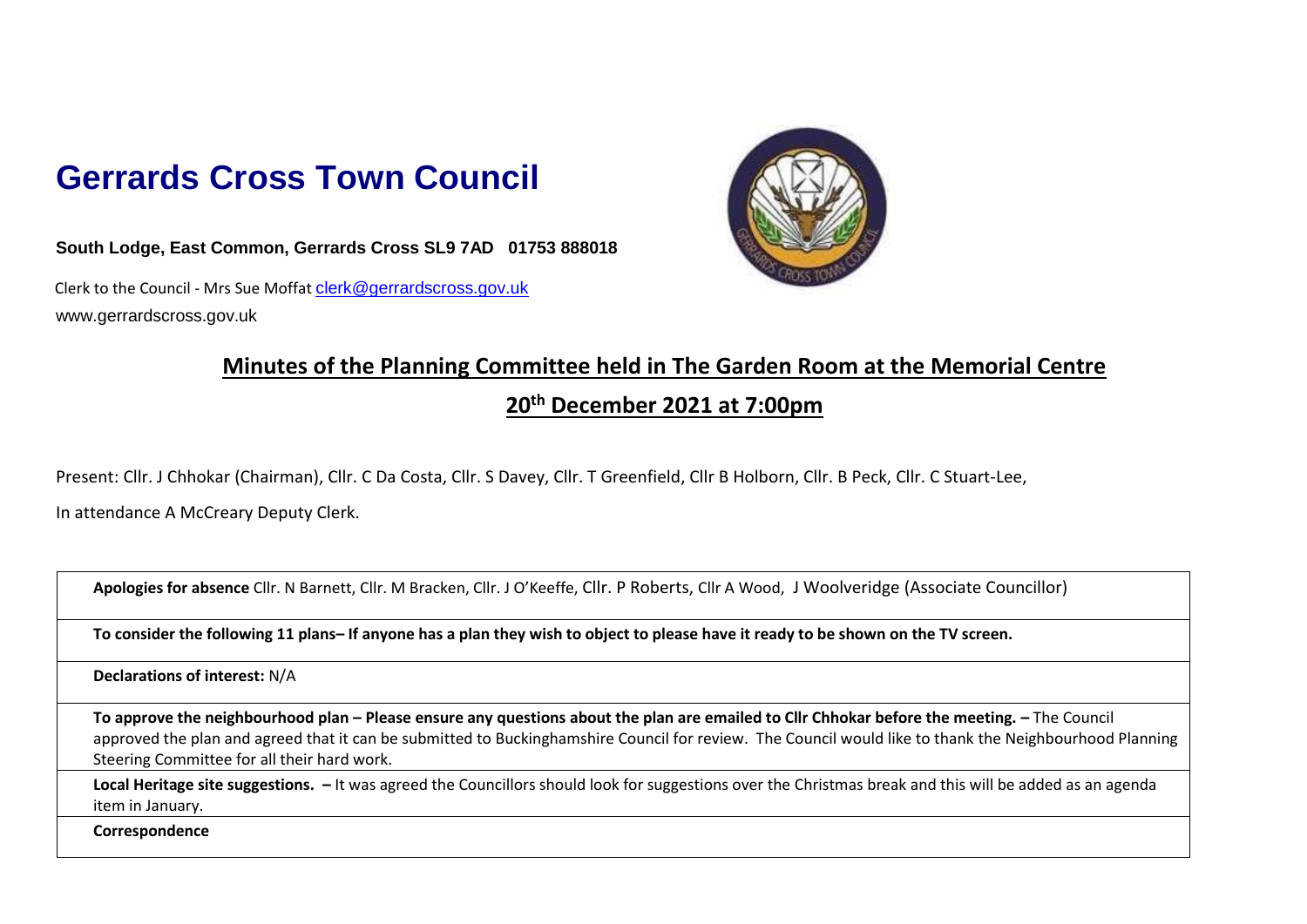There was an objection from the applicant for the amended planning application PL/21/2814/FA who was unhappy with the comments made by Gerrards Cross Town Council to the amended planning application. The Town Clerk is dealing with this matter.

| Agenda 20 <sup>th</sup> |                                                                                                                                                                                                                                                                                                                                                                                                                             |                                            |                                                                                                                                                                                                                                                                   |
|-------------------------|-----------------------------------------------------------------------------------------------------------------------------------------------------------------------------------------------------------------------------------------------------------------------------------------------------------------------------------------------------------------------------------------------------------------------------|--------------------------------------------|-------------------------------------------------------------------------------------------------------------------------------------------------------------------------------------------------------------------------------------------------------------------|
| December 2021           |                                                                                                                                                                                                                                                                                                                                                                                                                             |                                            |                                                                                                                                                                                                                                                                   |
| Application No.         | Comments                                                                                                                                                                                                                                                                                                                                                                                                                    | Site                                       | Proposal                                                                                                                                                                                                                                                          |
| 1/<br>PL/21/4269/FA     | No objection<br>The Council would like the following condition applied if the<br>application is approved:<br>• The balcony has adequate screening to prevent the<br>neighbour's privacy from being infringed.<br>A bat survey is carried out<br>$\bullet$                                                                                                                                                                   | Lamarck, 33 Dukes<br>Wood Avenue<br>SL97LA | First floor front extension, hip to gable roof<br>extensions to both sides, raising of<br>existing roof to create habitable loft space, rear<br>dormer with balcony, 2 front and 2<br>rear rooflights, replacement front porch and<br>changes to windows and door |
| 2/<br>PL/21/4337/FA     | The Council objects to this application on the following<br>grounds:<br>The detached garage is out of keeping in the street<br>scene and will reduce the openness. It will also set a<br>precedent for similar applications to be made<br>The Council would like the following condition applied if the<br>application is approved:<br>• The garage is used as an ancillary to the house and<br>not as a separate dwelling. | 1 Elmwood Park<br>SL9 7EP                  | Conversion of existing garage to living space and<br>erection of a new detached garage with additional<br>accommodation in the roof.                                                                                                                              |
| 3/<br>PL/21/4365/FA     | No objection as long as the same conditions are applied that<br>were applied to the previous application: PL/18/4089/FA.                                                                                                                                                                                                                                                                                                    | 69 St Huberts Close<br>SL9 7EN             | Single storey front and rear extensions                                                                                                                                                                                                                           |
| 4/<br>PL/21/4392/FA     | No objection                                                                                                                                                                                                                                                                                                                                                                                                                | Oakdale 12 South<br>View Road<br>SL9 8RG   | Demolition of existing side garage and erection of a<br>single storey side/rear extension<br>and changes to rear windows                                                                                                                                          |
| 5/<br>PL/21/4407/VRC    | No plans have been submitted so the Council was unable to<br>comment.                                                                                                                                                                                                                                                                                                                                                       | 40 Birchdale<br>SL9 7JB                    | Variation of condition 12 of planning permission<br>PL/21/0698/FA (Demolition of<br>existing dwelling and erection of detached<br>dwelling) to allow changes to design                                                                                            |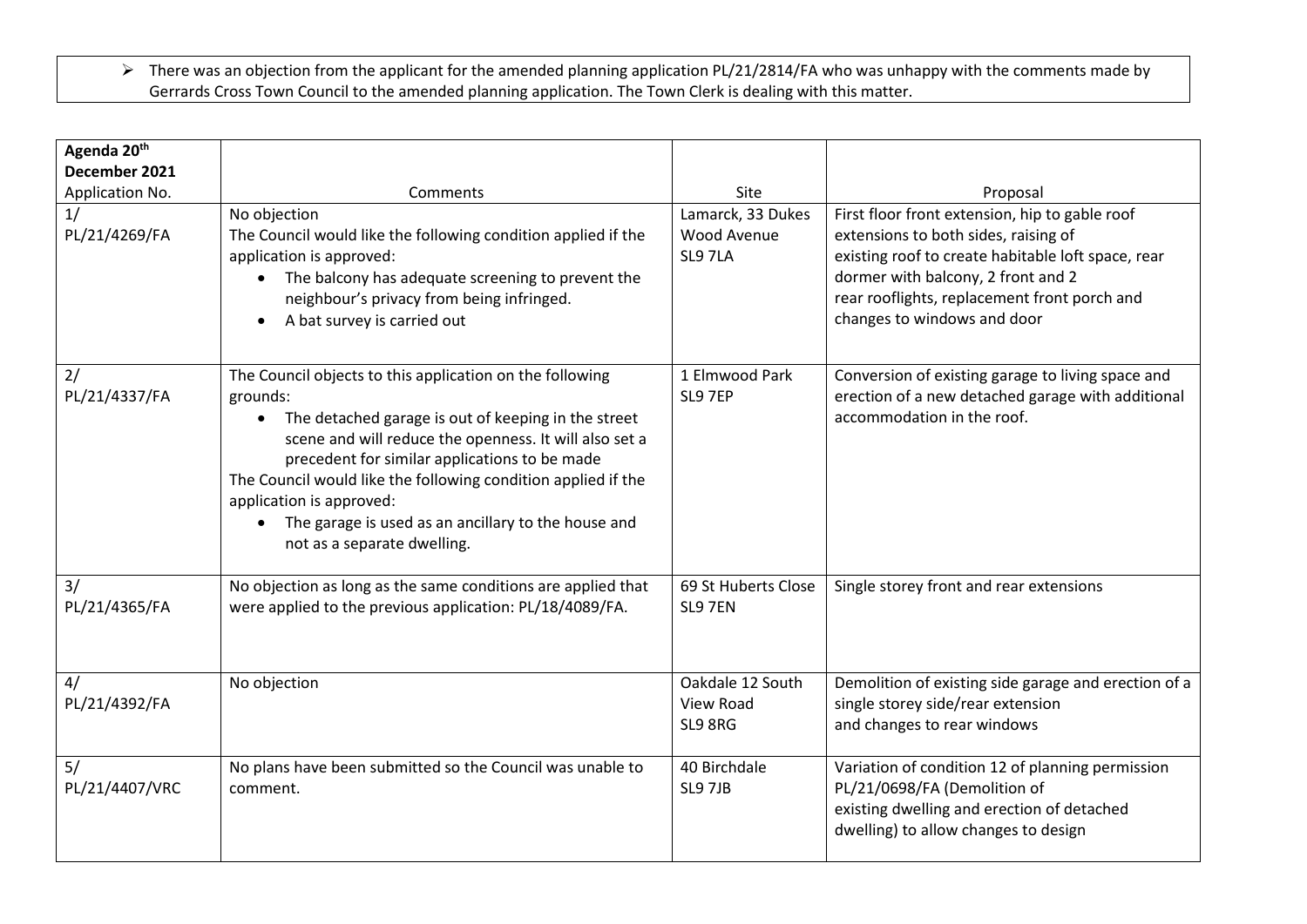| 6/<br>PL/21/4419/SA  | The Council objects to this application on the following<br>grounds:<br>Unneighbourly to number 27 Daleside<br>$\bullet$                                                                                                              | 40 Birchdale<br>SL9 7JB                                  | Certificate of Lawfulness for proposed single storey<br>outbuilding in rear garden                                                                                                                                                                                                                                                                                  |
|----------------------|---------------------------------------------------------------------------------------------------------------------------------------------------------------------------------------------------------------------------------------|----------------------------------------------------------|---------------------------------------------------------------------------------------------------------------------------------------------------------------------------------------------------------------------------------------------------------------------------------------------------------------------------------------------------------------------|
| 7/<br>PL/21/4488/FA  | The Council objects to this application for the following<br>grounds:<br>The Council considers the application to be<br>$\bullet$<br>overdevelopment and contrary to EP3 of the South<br>Bucks district local plan.<br>Unneighbourly. | 24 Woodlands<br>SL9 8DD                                  | Single storey front extension with living space<br>above and two storey link to existing<br>house, single storey side and rear extensions, first<br>floor level front extension, external<br>stairs to front and side, changes to windows,<br>conversion of garage to living space,<br>changes to front drive and enlargement of rear<br>patio with retaining walls |
| 8/<br>PL/21/4521/TP  | No objection                                                                                                                                                                                                                          | Farthings, 32<br>Howards Wood<br><b>Drive</b><br>SL9 7HW | T1 Eucalyptus: Crown reduction up to<br>approximately 7mtrs (TPO/SBDC/2001/46)                                                                                                                                                                                                                                                                                      |
| 9/<br>PL/21/4531/VRC | No objection                                                                                                                                                                                                                          | 9 Birchdale<br>SL9 7JA                                   | Variation of condition 10 (approved plans) of<br>application PL/21/0558/FA (Part two,<br>part single storey front extension, first floor side /<br>rear extensions, new front porch,<br>increase in roof height to convert loft into<br>habitable space) to allow for change roof<br>form to include 2 front gables                                                 |
| 10/<br>PL/21/4542/TP | No objection                                                                                                                                                                                                                          | Meadway Cottage<br>4 Meadway Park<br>SL9 7NN             | Cedar T1 - Reduce lateral branches by 1-1.5 mtrs,<br>raise crown to 3.5 meters (TPO/ER/1967/03)                                                                                                                                                                                                                                                                     |